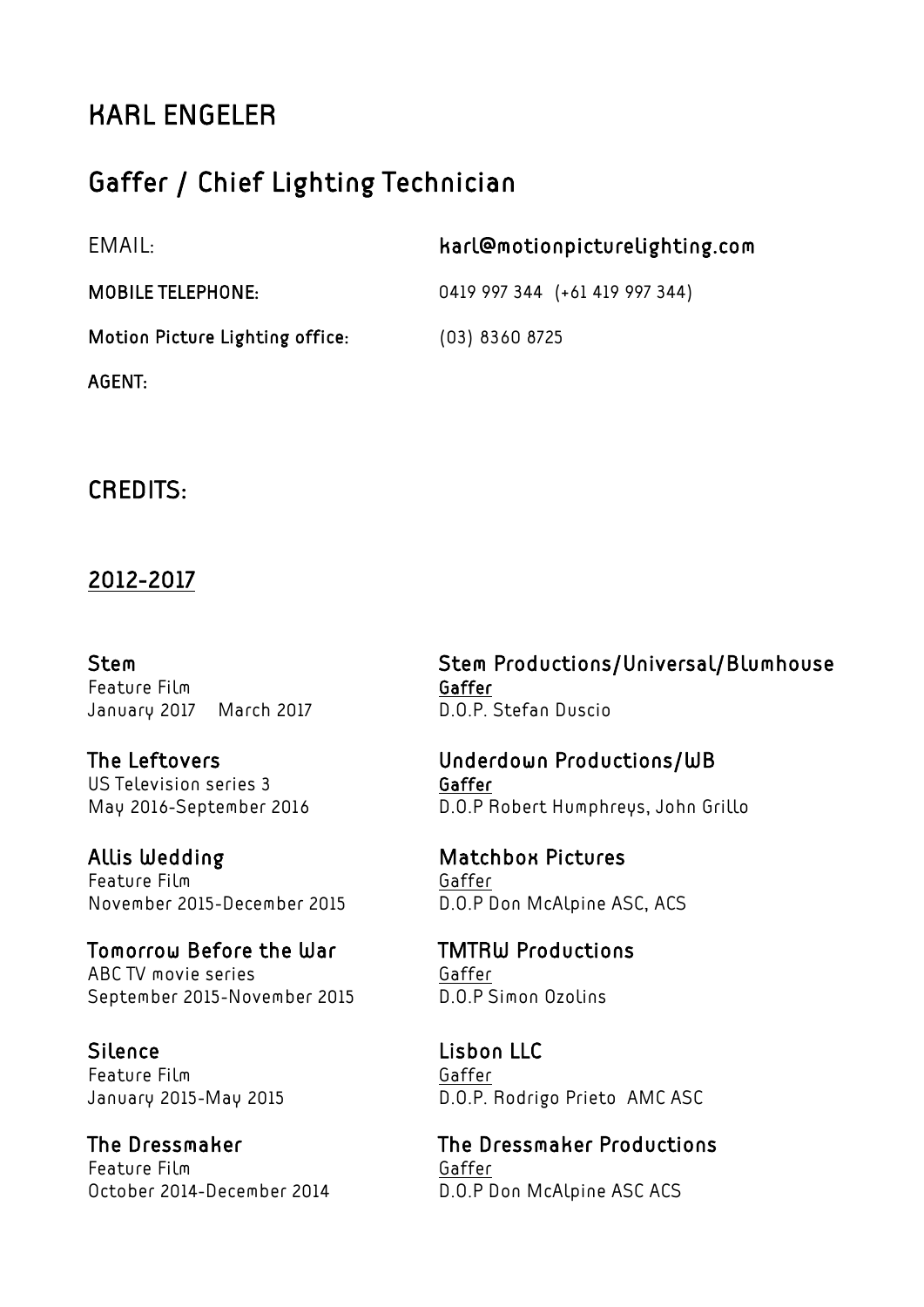TV Series Gaffer

Feature Film Gaffer

Now Add Honey Now Add Honey Pty Ltd Feature Film Gaffer September 2013-October 2013 D.O.P. Ben Nott ACS

Jack Irish Dead Point Essential Media TV Movie **Gaffer** 

The Broken Shore **Essential Media** TV Movie Gaffer

Healing **Healing Healing Productions** Feature Film Gaffer

Patrick **Patrick Productions** Feature Film Gaffer October 2012-December 2012 D.O.P. Gary Richards

USA Feature Film Gaffer December 2011-May 2012 D.O.P. Ross Emery ACS

## 2010 - 2011

Jack Irish Essential Media 3 x TV Movies Gaffer October 2011-Decmeber 2011 D.O.P Martin McGrath ACS

Mental Mental Productions Feature Film Gaffer July 2011 - September 2011 Don McAlpine ACS ASC

Marco Polo Netflix/Weinstein Company February 2014-September 2014 D.O.P. Romain Lacourbas, Xavier Grobet, Venja Cernjul

September 18,1938 18/938 Productions China October 2013-Decmeber 2013 D.O.P Don McAlpine ASC ACS

May 2013-June 2013 D.O.P. Martin McGrath ACS

April 2013-June 2013 **D.O.P Martin McGrath ACS** 

January 2013-March 2013 D.O.P Andrew Lesnie ACS ASC

I,Frankenstein Lakeshore Entertainment/Hopscotch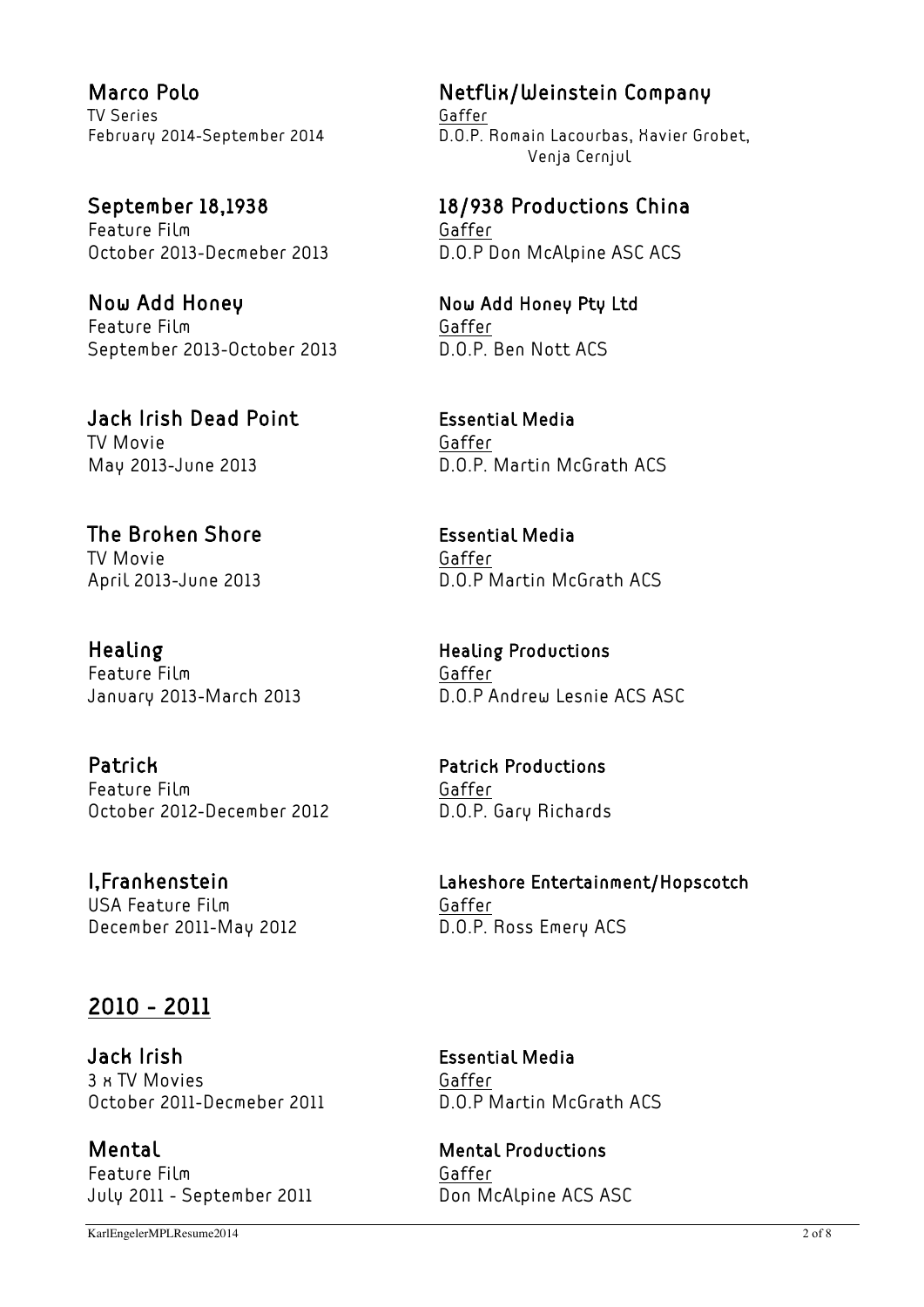A Few Best Men AFBM Productions Feature Film Gaffer

"25" Working Dog Productions Feature Film Gaffer October 2010 - Novemeber 2010 D.O.P Stefan Duscio

KILLING TIME Freemantle Media/TV1 TV Mini series Gaffer

## 1989 - 2009

DONT BE ARAID OF THE DARK Miramax Films USA Feature Film Gaffer June 2009 - October 2009 D.O.P Oliver Stapleton

ANIMAL KINGDOM Porchlight Films Feature Film Gaffer February 2009 - March 2009 D.O.P. Adam Arkapaw

THE PACIFIC **HBO/Playtone** USA Mini series Gaffer

## WHERE THE WILD THINGS ARE Warner Brothers Pictures

USA Feature Film Gaffer August 2006 - December 2006 D.O.P Lance Acord ASC

Feature Film Gaffer October 2005 - February 2006 D.O.P Will Gibson

January 2011 - March 2011 D.O.P Steven F Windon ACS

April 2010 - August 2010 D.O.P. Martin McGrath ACS

July 2007 - March 2008 D.O.P Remi Adefarasin BSC

ROGUE Emu Creek Pictures/Dimension Films

## 1989 - 2009 continued

MACBETH MacBeth Pictures Feature Film Gaffer July - August 2005 D.O.P. Will Gibson

CHARLOTTES WEB Paramount Pictures USA Feature Film Gaffer

KarlEngelerMPLResume2014 3 of 8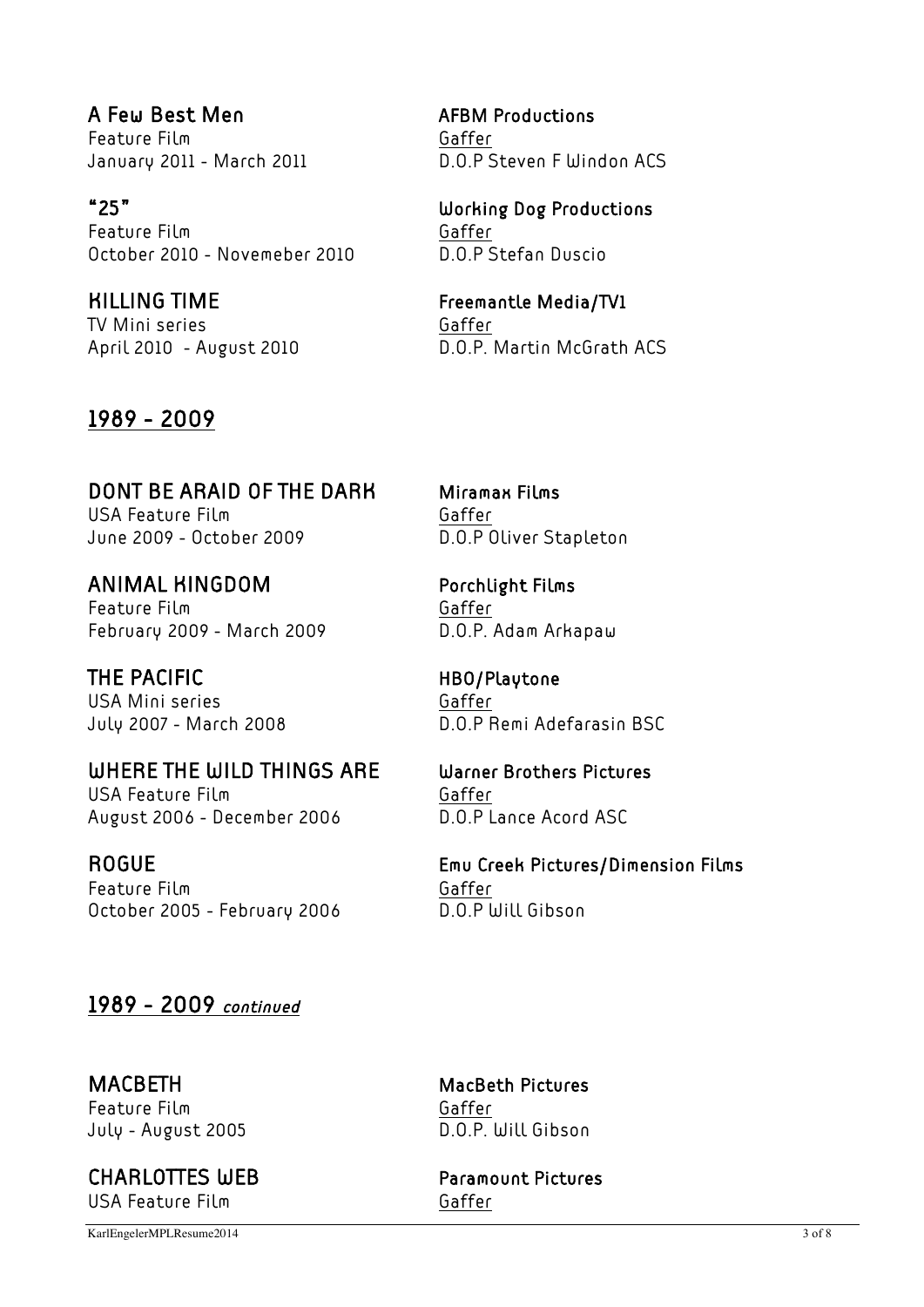USA Feature Film Gaffer

CHOPPER Pariah Films Feature Film - 35mm Gaffer

U.S. Feature Film Gaffer

EVIL NEVER DIES Coote Hayes Production U.S. Movie of the Week Gaffer January - February 2003 D.O.P: Mark Wareham

Feature Film Gaffer November 2001 - February 2002 D.O.P: Dan Lausten DFF

FUTURE TENSE Warner Brothers U.S. TV Pilot Gaffer

YOU & YOUR STUPID MATE Mondayitus Productions Feature Film Gaffer January - March 2004 D.O.P Justin Brickle

Feature Film - 35mm Gaffer October - December 2000 D.O.P: Justin Brickle

DIRTY DEEDS Newtown Films Feature Film Gaffer

1989 - 2009 continued

POST CARD BANDIT Carrol Entertainment Television Movie Caffer October November 2002 D.O.P: Mark Wareham

KarlEngelerMPLResume2014 4 of 8 U.S. Television Movie Contraction Gaffer April July 2001 D.O.P: Ben Nott ACS

Nov - June 2005 D.O.P. Seamus McGarvey BSC

HOUSE OF WAK Dark Castle /Warner Bros. April - September 2004 D.O.P. Steve F Windon ACS

May 1999 - July 1999 **DOP: Kevin Hayward, Geoff Hall** 

ANACONDA ll Columbia Tristar/ Sony Pictures July - October 2003 D.O.P: Steve F Windon ACS

DARKNESS FALLS Revolution Studios/Village Roadshow

March - April 2003 D.O.P.: Steve F Windon ACS

LET'S GET SKASE Media World Features Pty Ltd

July October 2001 D.O.P: Geoffrey Hall ACS

THE OUTSIDER Showtime/Coote Hayes Productions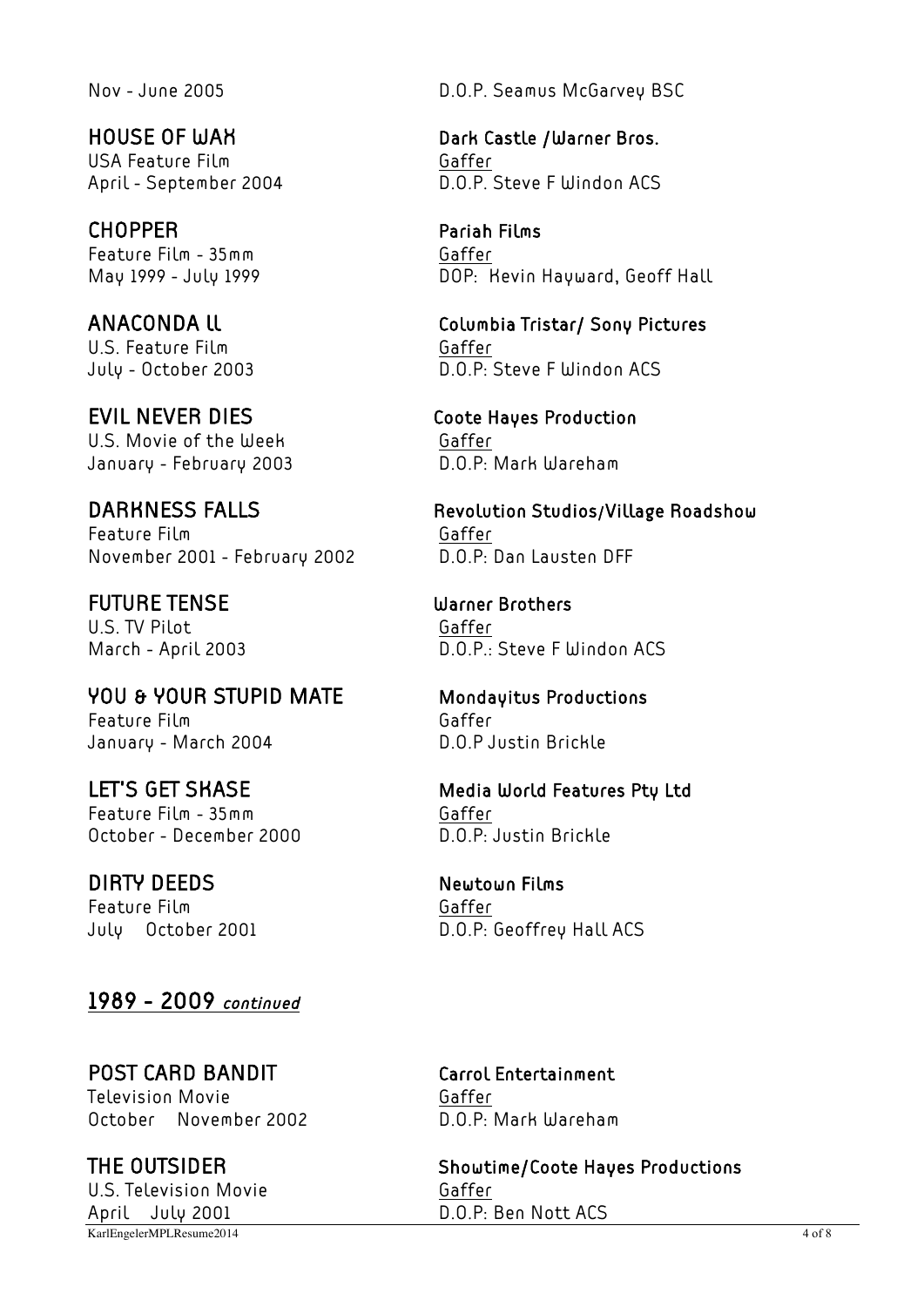Television Movie Contraction Caffer February - March 2001 D.O.P: Justin Brickle

24/26 Storyworks Television Pilot Gaffer

HALIFAH f.p Simpson LeMesurier Films Television Movie series Television Movie series January 2000 - May 2000 D.O.P: Brent Crockett

HE DIED WITH A FALAFEL Notorious Films IN HIS HAND Gaffer (Sydney, Melbourne)

Feature film / 35mm DOP: Andrew De Groot October 1999 - November 1999

WAITING AT THE ROYAL Apollo Films Tele-movie Super 16 Gaffer August 1999 - October 1999 DOP: Joseph Pickering

ABOVE THE DUST LEVEL Scarlett Films Short Film - Super 16 Gaffer December 1998 DOP: Justin Brickle

STRANGE PLANET Strange Planet Films Feature Film - 35mm Gaffer August 1998 - September 1998 DOP: Justin Brickle

THE HUMMINGBIRDS Pennell Motion Pictures Television Pilot - Super 16 Gaffer March 1998 DOP: Robert Falso

Short Film - Super 16 Gaffer

1989 - 2009 continued

EDITHVALE Edithvale Films Short Film - 16mm Gaffer August 1997 DOP: Peter Falk

FOUR JACKS **Pipeline Films** Feature Film - 35mm Gaffer January - February 1997 DOP: Justine Brickle

AFTER THE RAIN After The Rain Pty Ltd/Columbia Tristar P/L

July 2000 D.O.P.: Robert Falso

DERWENT ENVY Sarah Watt Productions January 1998 DOP: Nicolette Freeman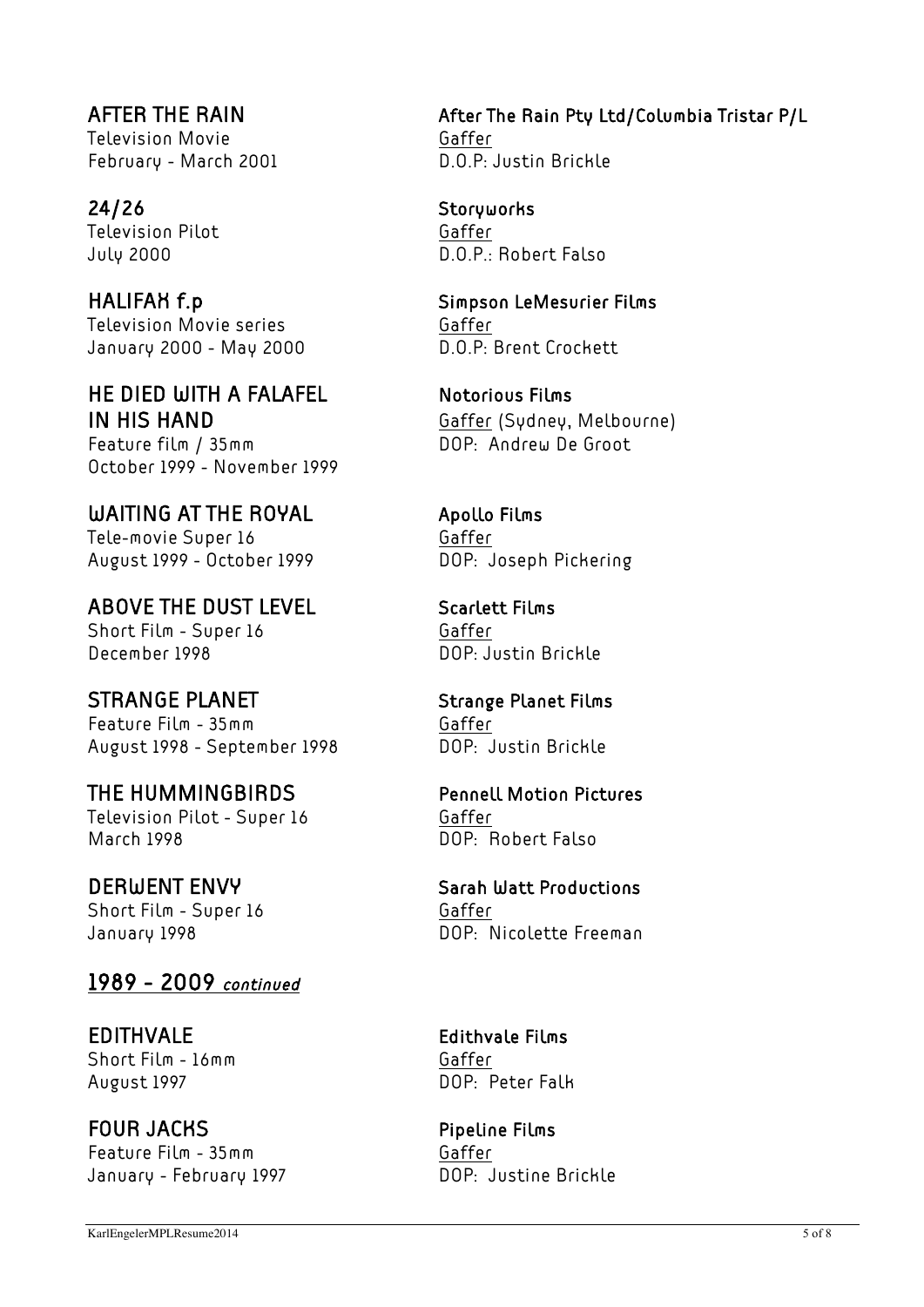Short Film - 16mm Gaffer July 1996 DOP: Andrew Oliver

Feature Film - 35mm Gaffer April 1996 - June 1996 DOP: Ron Hagen

Series - 16mm Best Boy September 1995 - December 1995 Gaffer: Con Mancuso

Telemovie x 6 - Super 16mm<br>Best Bou April 1995 - June 1995 DOPs: Steve Windon, Tristian Milani, Mandy Walker

SAHARA Village Roadshow Productions Movie of the Week - USA - Super 35mm Best Boy March 1995 - April 1995 **DOP:** John Stokes

Short Film - Super 16mm<br>
Gaffer January 1994 - February 1994 DOP: Andrew Oliver

## ENGLISH AT WORK S.B.S. Television

Series Gaffer June 1990 - December 1990 DOP: John Hawley

A WORD IN TIME Film Victoria Short Film - 16mm Best Boy

AUSTRALIA'S MOST WANTED Grundy Television

Drama Doco - Series Gaffer January 1989 - September 1989 DOP: Simon Ferguson

DEAD WRONG Burnt Orange Productions

# RALPH RALPH Ralph Productions

## HALIFAX f.p. Simpson Le Mesurier Films

DOP: Craig Barden

NAKED Jan Chapman Productions

GREAT LEAP FORWARD Great Leap Forward Productions

February 1990 - April 1990 DOP: Tim Smart

Between these feature film and series/productions I have held the position of Gaffer in over 500 television Commercials and Corporate Films. The Production Companies included:

FINCH SWEET SHOP STUDIO PANCHO POUND PRODUCTIONS THE DIRECTORS GROUP BEAVER PRODUCTIONS PHOTOMATION **HORIZON FILMS** THE CHURCH **PORT PRODUCTIONS** FILM BUSINESS AHIS FILMS

KarlEngelerMPLResume2014 6 of 8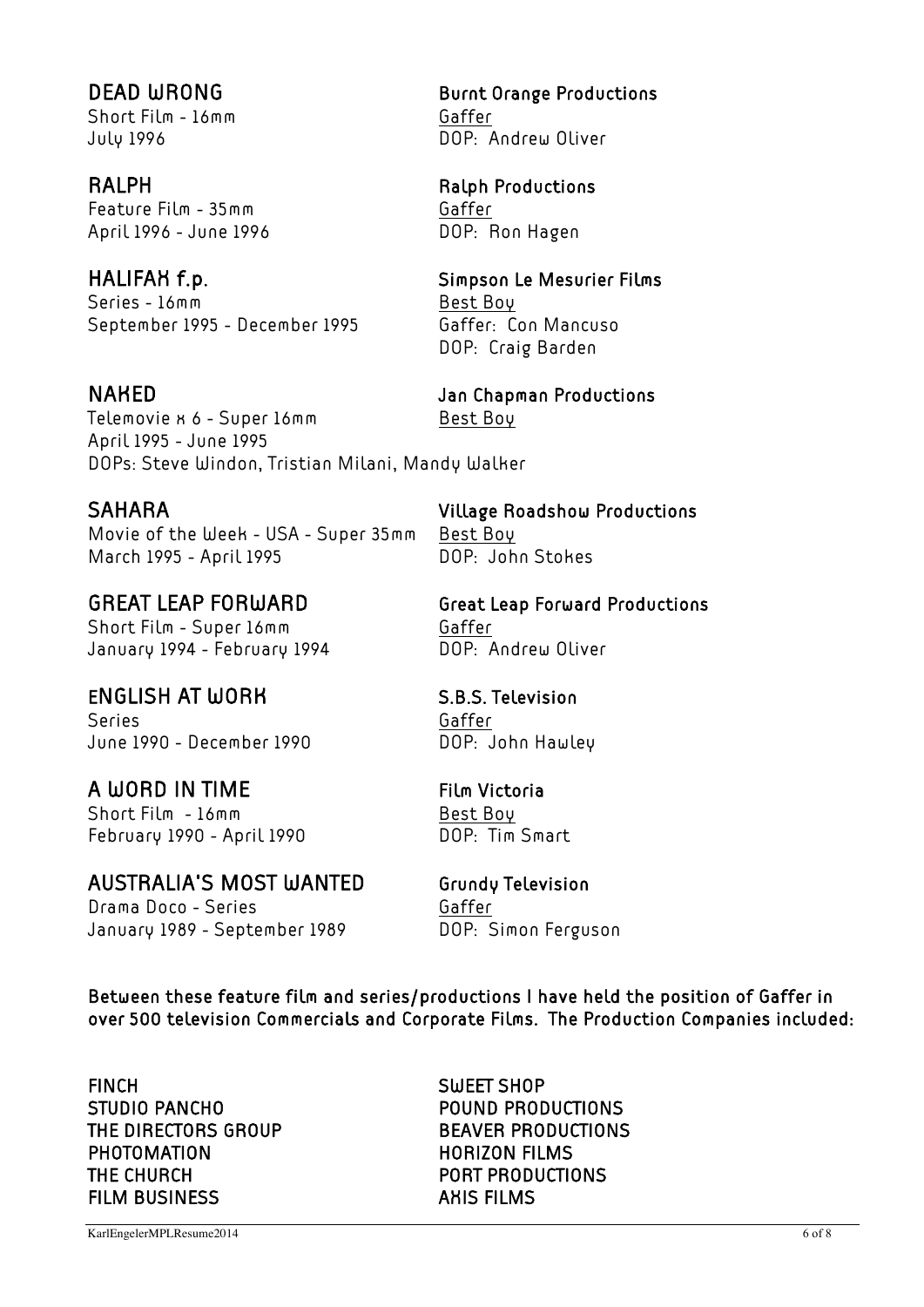RIP LORI DALE PRODUCTIONS JAPCO (Sydney) TRIBAL TRADEMARK FILMS YARRA FILMS MARTIN RHODES PRODUCTIONS BLACK CAT PRODUCTIONS HELLO COMMUNICATIONS MIRA IMAGE PEEPSHOW **IGNITE PRODUCTIONS** EXIT FILMS **RENEGADE FILMS** GOOD OIL FILMS PRODIGY FILMS SWEET SHOP NZ FLINDERS LANE PRODUCTIONS

## Truck and equipment list is available upon request.

## ADDITIONAL INFORMATION:

| EDUCATION:       | Completed year 12 at<br>The Geelong College 1988                                                            |
|------------------|-------------------------------------------------------------------------------------------------------------|
| LICENCE:         | Heavy Articulated Licence<br>Forklift licence<br>Commercial pilots licence<br>Elevated work platform ticket |
| QUALIFICATIONS:  | C-Class Electrician Certificate<br>Intermediate Rigger Certificate                                          |
| <b>PASSPORT:</b> | Current Australian Passport<br>Current American Work Immigration Visa<br>(Green Card)                       |
| COMPANY:         | Motion Picture Lighting Pty Ltd (MPL)                                                                       |

## REFEREES (Contact details available on request):

| STEVEN F WINDON ACS, ASC (DP) | SEAMUS MCGARVEY BSC, ASC (DP)   |        |
|-------------------------------|---------------------------------|--------|
| LANCE ACORD ASC (DP)          | <b>REMI ADEFARASIN BSC (DP)</b> |        |
| OLIVER STAPLETON BSC (DP)     | <b>ROBERT HUMPREYS(DP)</b>      |        |
| DON MCALPINE ASC, ACS (DP)    | <b>GEOFF HALL (DP)</b>          |        |
| RODRIGO PRIETO ASC, (DP)      | STEFAN DUSCIO (DP)              |        |
| KarlEngelerMPLResume2014      |                                 | 7 of 8 |